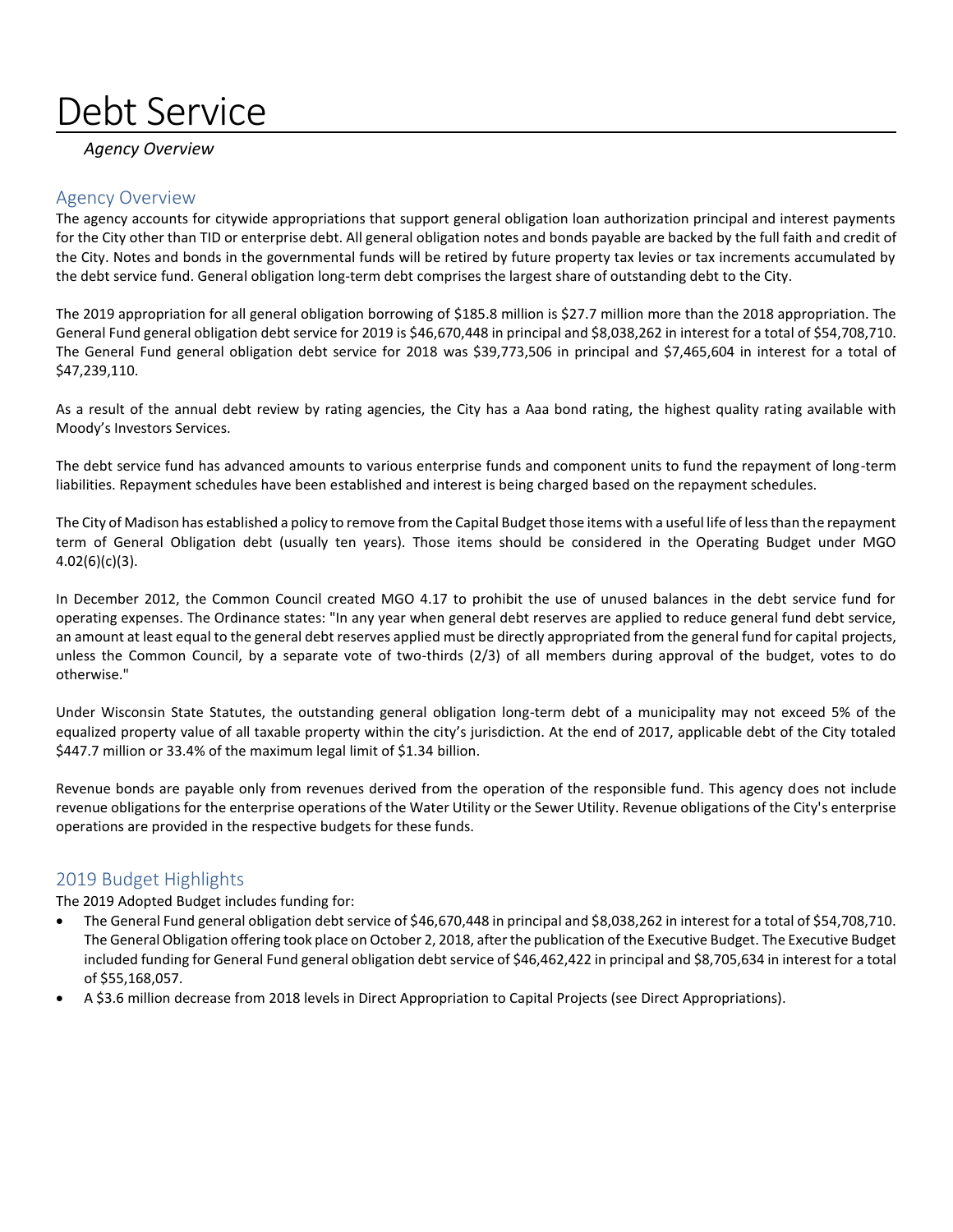## Budget by Service (All Funds)

|                         | 2017 Actual       | 2018 Adopted        | 2018 Projected      | 2019 Request      |  | 2019 Executive      |  | 2019 Adopted |
|-------------------------|-------------------|---------------------|---------------------|-------------------|--|---------------------|--|--------------|
| Revenue                 |                   |                     |                     |                   |  |                     |  |              |
| Debt Service            | (66, 370, 130)    | (85, 121, 477)      | (85, 121, 477)      | (92, 303, 327)    |  | (92, 303, 327)      |  | (91,889,214) |
| <b>Total Revenue</b>    | $(66,370,130)$ \$ | $(85, 121, 477)$ \$ | $(85, 121, 477)$ \$ | $(92,303,327)$ \$ |  | $(92, 303, 327)$ \$ |  | (91,889,214) |
| Expense                 |                   |                     |                     |                   |  |                     |  |              |
| Debt Service            | 66,370,130        | 85,121,477          | 85,121,477          | 92,303,327        |  | 92,303,327          |  | 91,889,214   |
| <b>Total Expense</b>    | 66,370,130        | 85,121,477          | 85,121,477          | 92,303,327        |  | 92,303,327          |  | 91,889,214   |
| <b>Net General Fund</b> | - S               | - S                 | - S                 | - S               |  | $\sim$              |  |              |

# Budget by Fund & Major<br>Fund: Debt Service

.<br>Debt Service

|                             | 2017 Actual       |    | 2018 Adopted             |   | 2018 Projected           |   | 2019 Request             | 2019 Executive           |    | 2019 Adopted   |
|-----------------------------|-------------------|----|--------------------------|---|--------------------------|---|--------------------------|--------------------------|----|----------------|
| Revenue                     |                   |    |                          |   |                          |   |                          |                          |    |                |
| Intergovernmental Revenues  | (323, 430)        |    | (323, 531)               |   | (323, 531)               |   | (213, 817)               | (213, 817)               |    | (213, 817)     |
| Investments & Contributions | (635, 934)        |    | (350,000)                |   | (350,000)                |   | (1,000,000)              | (1,000,000)              |    | (1,300,000)    |
| <b>Other Finance Source</b> | (7,850,055)       |    |                          |   |                          |   | $\overline{\phantom{0}}$ |                          |    |                |
| Transfer In                 | (57, 560, 711)    |    | (84, 447, 946)           |   | (84, 447, 946)           |   | (91,089,510)             | (91,089,510)             |    | (90, 375, 397) |
| <b>Total Revenue</b>        | $(66,370,130)$ \$ |    | $(85, 121, 477)$ \$      |   | $(85, 121, 477)$ \$      |   | $(92,303,327)$ \$        | $(92,303,327)$ \$        |    | (91,889,214)   |
| Expense                     |                   |    |                          |   |                          |   |                          |                          |    |                |
| <b>Purchased Services</b>   | 135,358           |    | $\overline{\phantom{a}}$ |   |                          |   |                          | ٠                        |    |                |
| Debt & Other Financing      | 66,234,772        |    | 85,121,477               |   | 85,121,477               |   | 92,303,327               | 92,303,327               |    | 91,889,214     |
| <b>Total Expense</b>        | 66,370,130 \$     |    | 85,121,477               | Ś | 85,121,477               | Ś | $92,303,327$ \$          | 92,303,327               | Ś. | 91,889,214     |
| <b>Net General Fund</b>     | $\sim$            | .S | - S                      |   | $\overline{\phantom{a}}$ |   | $\blacksquare$           | $\overline{\phantom{a}}$ |    |                |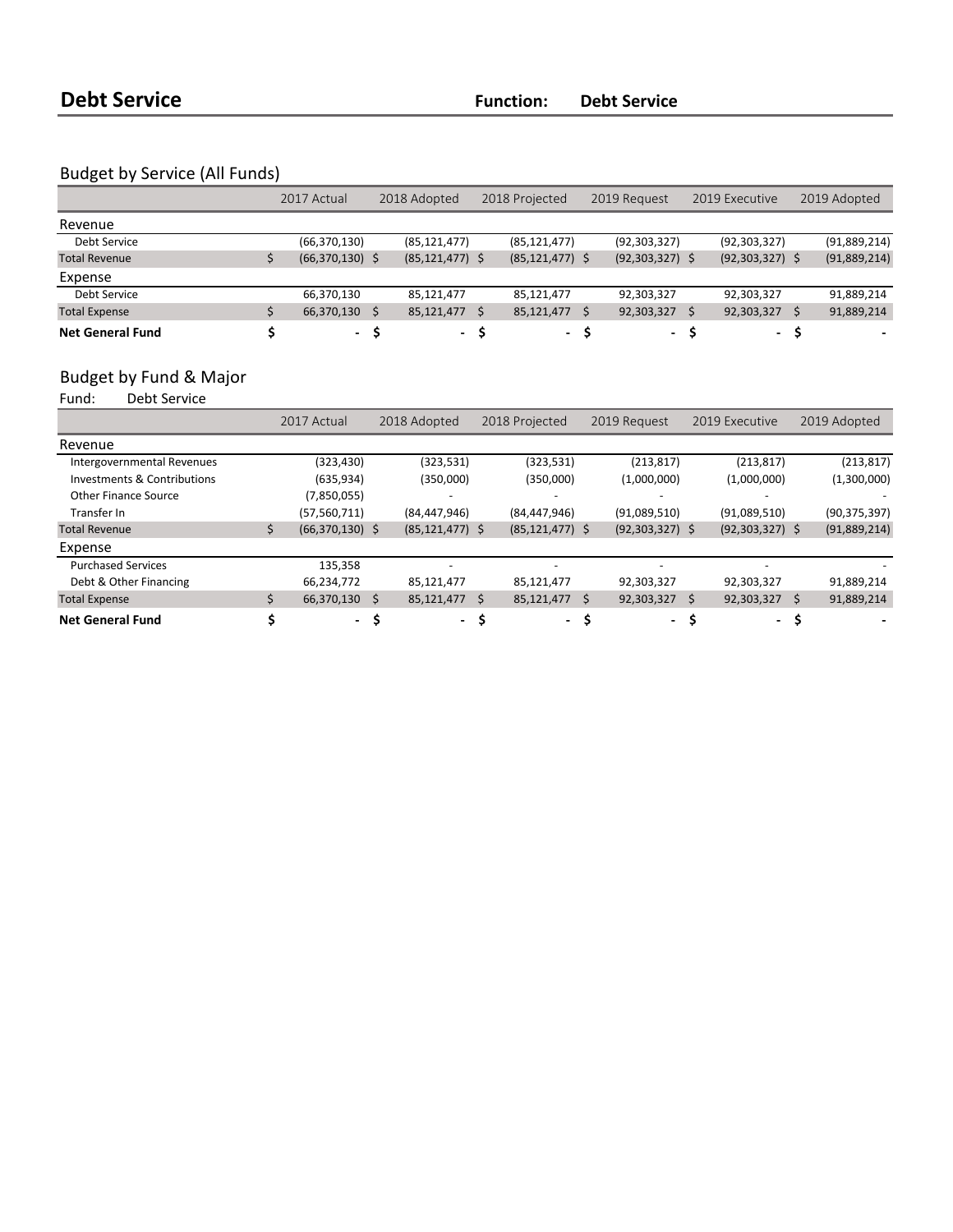## **Debt Service Function: Debt Service**

#### *Service Overview*

#### **Service:** Debt Service

#### Service Description

This service accounts for the interest and principal costs and payments of the general obligation notes and bonds issued by the City to fund capital projects other than TID or enterprise debt.

#### 2019 Planned Activities

• Details of the projects funded by the Debt Service Fund are included in the 2019 Adopted Capital Budget.

#### Service Budget by Account Type

|                           | 2017 Actual              | 2018 Adopted             | 2018 Projected | 2019 Request   |     | 2019 Executive           | 2019 Adopted |
|---------------------------|--------------------------|--------------------------|----------------|----------------|-----|--------------------------|--------------|
| Revenue                   | (66, 370, 130)           | (85.121.477)             | (85, 121, 477) | (92, 303, 327) |     | (92, 303, 327)           | (91,889,214) |
| Expense                   | 66.370.130               | 85.121.477               | 85.121.477     | 92,303,327     |     | 92.303.327               | 91,889,214   |
| <b>Net Service Budget</b> | $\overline{\phantom{a}}$ | $\overline{\phantom{0}}$ | ۰.             |                | - 5 | $\overline{\phantom{a}}$ |              |